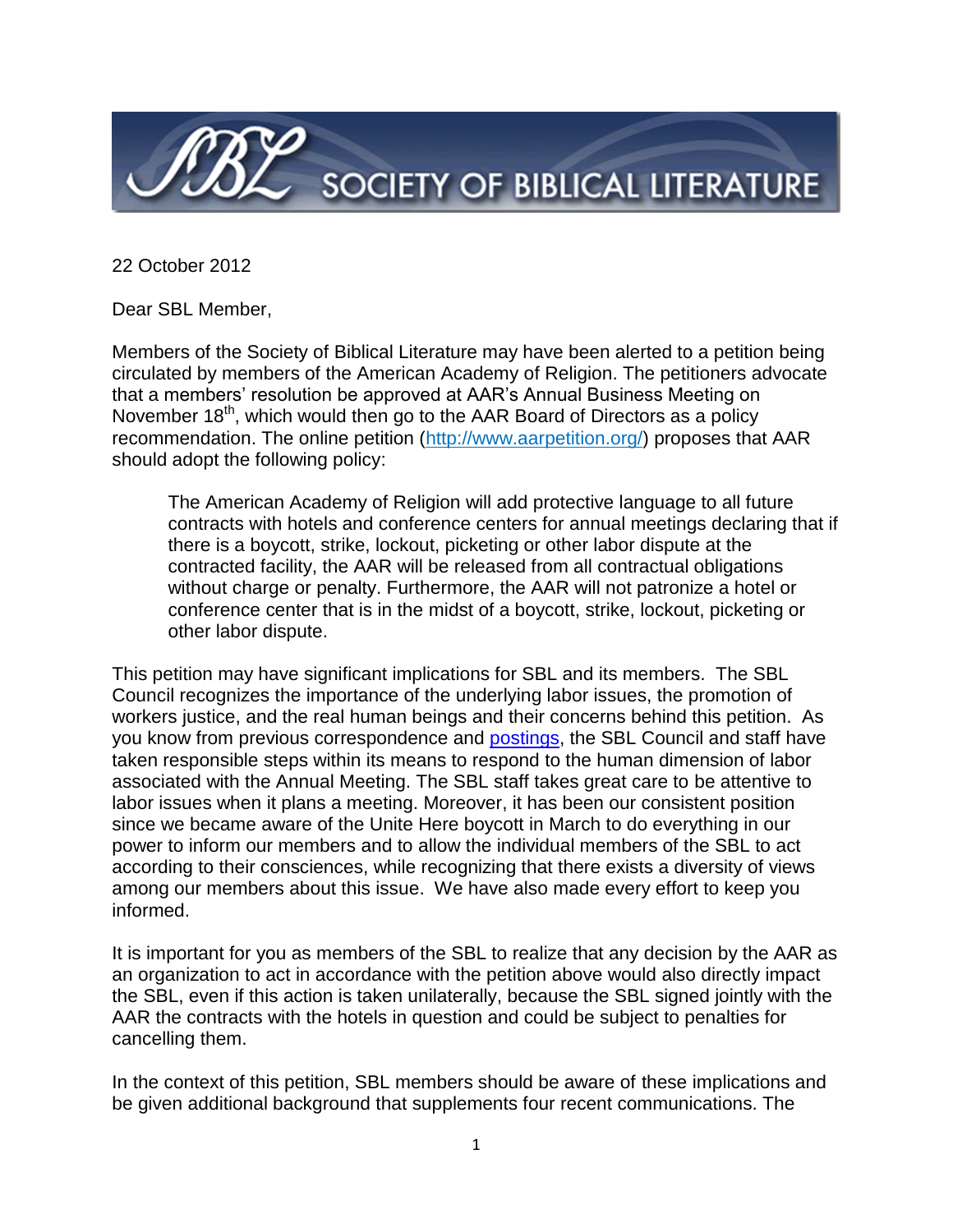immediate context of these four documents involved our response to a boycott of two Hyatt Chicago hotels by the hotel workers' union, Unite Here.

- [Message Regarding Hyatt McCormick and Hyatt Regency at 2012 Annual](http://sbl-site.org/assets/pdfs/AM_2012_Hyatt_Message.pdf)  [Meetings \(](http://sbl-site.org/assets/pdfs/AM_2012_Hyatt_Message.pdf)3/30/2012)
- [SBL 2012 Labor and Management Dispute FAQ](http://sbl-site.org/assets/pdfs/2012ChicagoHyattFAQ.pdf) (6/13/2012)
- [Hyatt Update e-mail to members](http://sbl-site.org/assets/pdfs/meetings/2012June21email_HyattLaborDisagreementUpdate.pdf) (6/20/2012)
- [Joint Letter to members from AAR and SBL](http://www.sbl-site.org/assets/pdfs/2012AM_%20HyattBoycottAnnouncementfinal.pdf) (7/10/2012)

The last document, the joint letter to members from AAR and SBL, reflects an agreement on June 22<sup>nd</sup>, when representatives of the SBL Council and the AAR Board met to discuss the boycott and agreed to a joint response that reflected the language in SBL's March document.

The March document reflected, in turn, a proposed set of steps that had four components:

- Alert members of a labor dispute before hotel registration opens (or as early as possible if after registration opens), so that members can make a fully informed choice.
- Honor contracts to which it is legally bound.
- Renegotiate whenever possible reduced usage of a hotel.
- Move as many programmatic events from a hotel as is reasonable and possible.

Incidentally, these steps were taken by [SBL](http://www.sbl-site.org/assets/pdfs/LettertoMembers_March2011.pdf) and AAR when a similar issue arose at the Annual Meetings in San Francisco in 2011 (though that labor dispute was resolved before November).

The principles that inform the position that SBL has adopted as precedents are twofold:

- SBL Council, as trustees of the members' assets and interests, are legally and ethically bound to act for the benefit of its members.
- SBL is legally bound to act only in accordance with its stated mission, "to foster biblical scholarship." Acts of political and social advocacy outside of this charter exposes the organization to legal consequences under federal and state regulations.

We are in our second year of the recombined Annual Meetings. This is, to be sure, something to celebrate for the circle of our discipline: graduate students, faculty, institutions, and publishers. When these Annual Meetings were not hosted together, the negative impact on that entire circle was severe, and a vast majority of members and partners in both organizations vocally expressed their disapproval. SBL's commitment to this relationship has been and remains solid and unwavering, because of its clear benefits to our members, for whom the combined meeting provides more accessible and economical opportunities for collaboration and professional development. The SBL and AAR concurrent meeting is a model for responding to changes in higher education and the needs of members.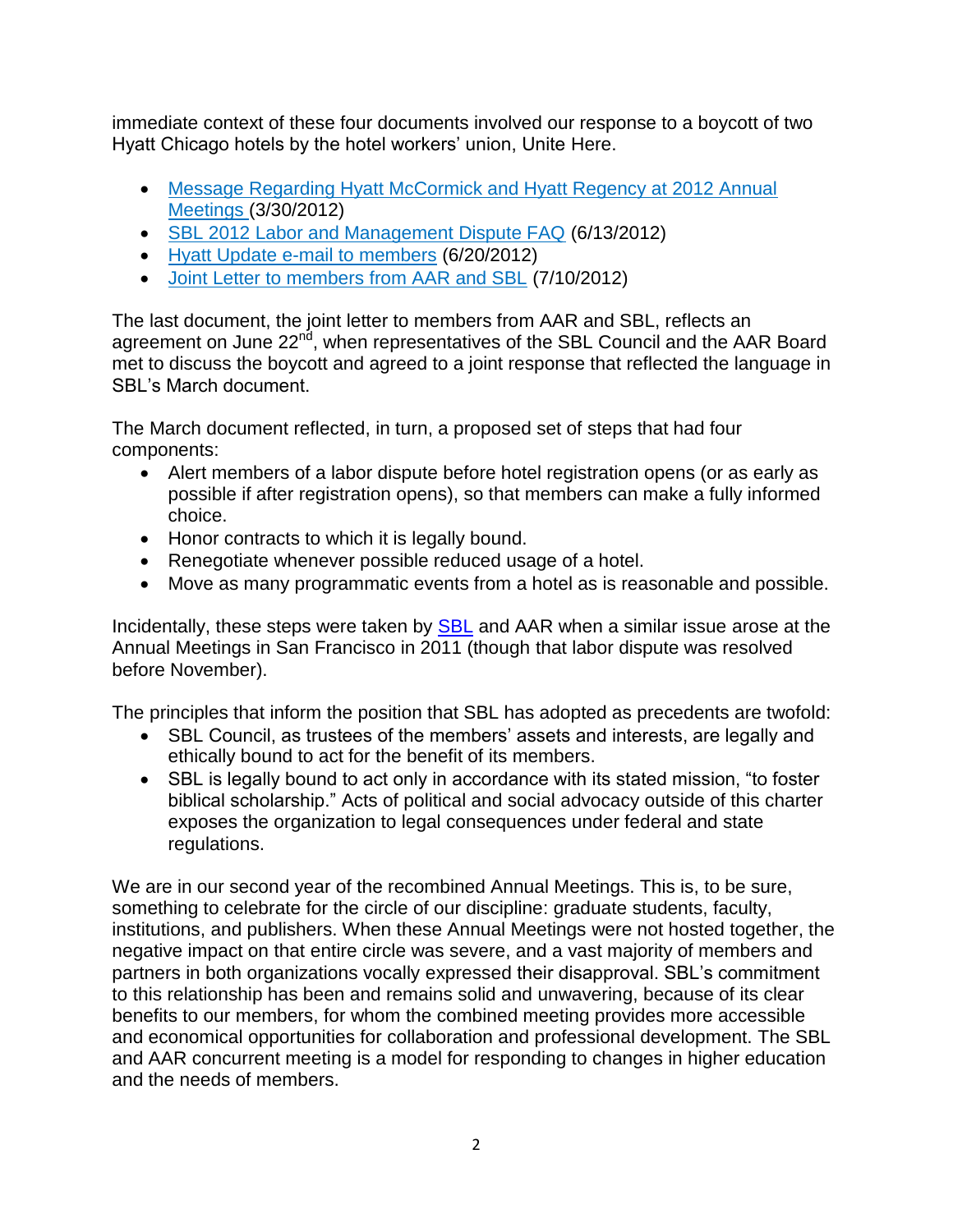It is especially in this context that a critical aspect of the recombined Annual Meetings should be emphasized, which was not adequately highlighted in our previous communications, and which has import on the petition being circulated. In June of 2010 AAR and SBL signed a [Letter of Intent](http://sbl-site.org/assets/pdfs/SBLAARmeetingsLetterofIntent.pdf) that established a formal, ongoing legal relationship that bound them together in performing jointly the Concurrent Conventions. That agreement precipitated two important outcomes. First, SBL and AAR successfully collaborated in jointly restructuring already signed contracts with cities and hotels in order to combine the meetings (San Francisco in 2011, Chicago in 2012, and Baltimore in 2013). Second, the two organizations jointly signed a series of new and mutually binding contracts through 2021. The resulting benefit to the organizations and their members was extraordinary. Significant cost savings are directly passed on to members by reductions in general conference expenses and individual hotel room rates (we were able to lock in 2011 prices through 2021 when negotiating during the 2011 recession). The combined negotiating strength will realize a \$7.3 million savings to SBL and AAR from 2010 to 2021.

The Letter of Intent refers to the legal relationship between SBL and AAR as a "joint venture." The hotel contracts, all of which are substantially similar in form and content, are three-party contracts between the hotel, SBL, and AAR. In each contract, SBL and AAR are identified as a "joint venture." Under Georgia law, a joint venture is defined as a relationship in which two or more parties combine their property or labor, or both, in a joint undertaking. The penalties for breaking these cosigned contracts may be severe. The obligations of SBL and AAR are also indivisible, that is, should one party fail to uphold the expectations of the agreement, damages are equally assigned to both. All of the hotel contracts impose liability for cancellation or for failure to fill a minimum number of rooms. The penalty for cancellation of a single contract twelve months from the meeting generally starts at \$100,000 and increases as the meeting date approaches, rising to as high as \$600,000, and these penalties would have significant and farreaching consequences on SBL and its members. Penalties are included in every contract, with every hotel, extending through 2021.

The petition being circulated does not reflect the responsibilities and realities of the joint contracts. The proposed policy does not acknowledge that any modification to an existing hotel contract will require the consent of all three parties, or that any action AAR takes will legally and financially involve SBL. Furthermore, the petition, were it to be adopted and exercised unilaterally by the AAR Board, would jeopardize the assets of SBL and adversely affect the services SBL has been established to provide its members. Regardless of its actual execution, the adoption of the proposed resolution would cause annual uncertainty and unpredictability regarding all aspects of the Annual Meeting.

As we have mentioned in previous communications, the size of the concurrent SBL and AAR Annual Meetings creates significant economies of scale, but requires our organizations to contract a minimum of five years in advance and to utilize an increasingly limited number of cities with the capacity to host the meeting. The staff of both organizations works diligently together in this process, and they perform their work